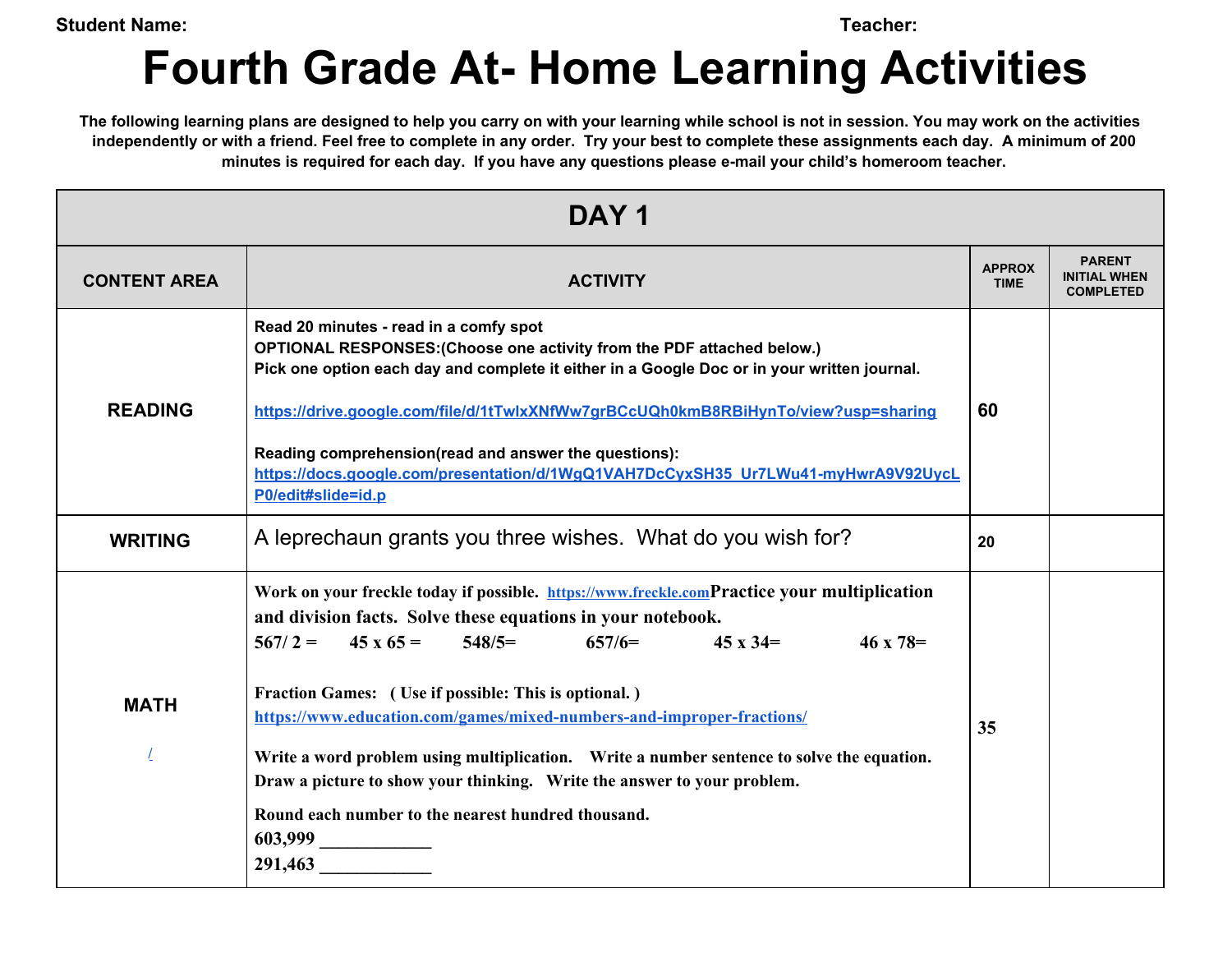|                       | 430,096<br><b>Sheet for practice:</b><br>https://drive.google.com/file/d/12-UGFA_c1Ck_FNidk7vojq2bK8Yo2YXu/view?usp=sharing                                                                                                                                                                                                                                                                                                                                     |                              |                                                          |
|-----------------------|-----------------------------------------------------------------------------------------------------------------------------------------------------------------------------------------------------------------------------------------------------------------------------------------------------------------------------------------------------------------------------------------------------------------------------------------------------------------|------------------------------|----------------------------------------------------------|
|                       | <b>Fraction Games to use if possible:</b><br>https://www.iknowit.com/lessons/c-simplifying-fractions.html                                                                                                                                                                                                                                                                                                                                                       |                              |                                                          |
| <b>SCIENCE</b>        | Choose one activity from the <b>Science Choice Board</b>                                                                                                                                                                                                                                                                                                                                                                                                        | 30                           |                                                          |
| <b>SOCIAL STUDIES</b> | March is Women's month. Choose a female leader and write a short paper including<br>5 interesting facts and why she is important to you. You may write it or type it in a<br>google doc. Here is a suggested link for ideas:<br>https://www.ducksters.com/biography/women_leaders/                                                                                                                                                                              | 30                           |                                                          |
| <b>RELATED ARTS</b>   | Choose one activity each day.<br>https://drive.google.com/file/d/1wUAuTHKxy0mlHy75_5q3kwkJTrtWlFuk/view?usp=sh<br>aring                                                                                                                                                                                                                                                                                                                                         | 25                           |                                                          |
|                       | DAY <sub>2</sub>                                                                                                                                                                                                                                                                                                                                                                                                                                                |                              |                                                          |
| <b>CONTENT AREA</b>   | <b>ACTIVITY</b>                                                                                                                                                                                                                                                                                                                                                                                                                                                 | <b>APPROX</b><br><b>TIME</b> | <b>PARENT</b><br><b>INITIAL WHEN</b><br><b>COMPLETED</b> |
| <b>READING</b>        | Read 20 minutes - read in a comfy spot<br>OPTIONAL RESPONSES: (Choose one activity from the PDF attached below.)<br>Pick one option each day and complete it either in a Google Doc or in your<br>written journal.<br>https://drive.google.com/file/d/1tTwlxXNfWw7grBCcUQh0kmB8RBiHynTo/view<br>?usp=sharing<br>Reading comprehension(read and answer the questions):<br>https://drive.google.com/file/d/12T3nhU 7n9A7SolNo7fwPihjY2j4sULa/view?us<br>p=sharing | 60                           |                                                          |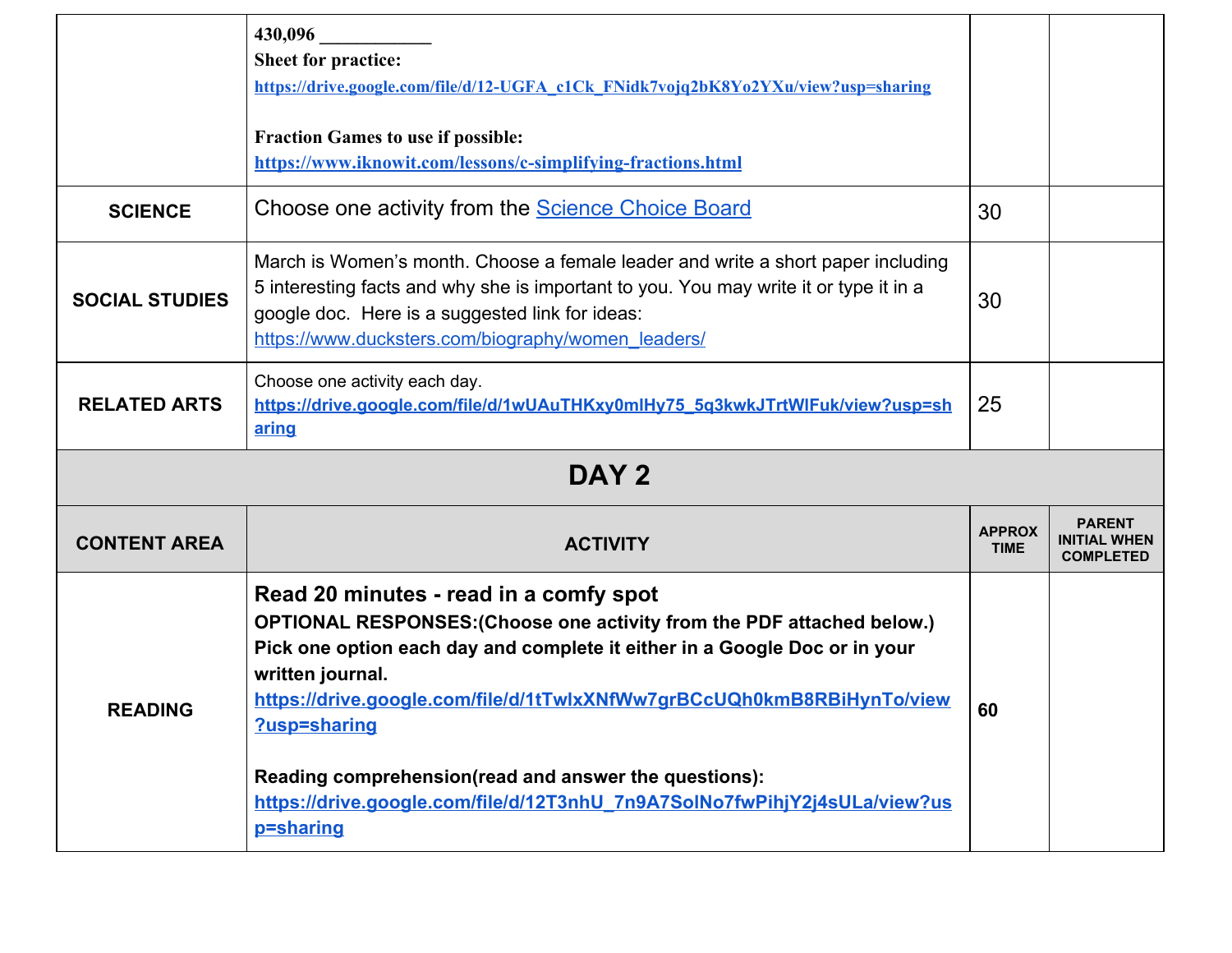| <b>WRITING</b>                                                                        | If I could grow anything in my backyard, I would grow                                                                                                                                                                                                                                                                                                                                                                                                                                                                                                                                                                                                                            | 20 |  |
|---------------------------------------------------------------------------------------|----------------------------------------------------------------------------------------------------------------------------------------------------------------------------------------------------------------------------------------------------------------------------------------------------------------------------------------------------------------------------------------------------------------------------------------------------------------------------------------------------------------------------------------------------------------------------------------------------------------------------------------------------------------------------------|----|--|
| <b>MATH</b><br>Work on your freckle<br>today if possible.<br>https://www.freckle.com/ | Work on your freckle today if possible. https://www.freckle.com/<br>Practice your multiplication and division facts.<br>Write a word problem using multiplication. Write a number sentence to solve the<br>equation. Draw a picture to show your thinking. Write the answer to your problem.<br>Solve these equations: $45699 - 3300 =$<br>$34566 - 5679 =$<br>6. Round each number to the nearest hundred thousand.<br>940,599<br>899,550<br>$45x45 =$<br>67 x 89=<br>Sheet:<br>https://drive.google.com/file/d/1OwQkyLzE8VCQXPLUpaNGEZvTE1rF4k86/view?usp=sharing<br><b>Fraction Games to use if possible:</b><br>https://www.iknowit.com/lessons/c-simplifying-fractions.html | 35 |  |
| <b>SCIENCE</b>                                                                        | Choose one activity from the <b>Science Choice Board</b>                                                                                                                                                                                                                                                                                                                                                                                                                                                                                                                                                                                                                         | 30 |  |
| <b>SOCIAL STUDIES</b>                                                                 | March is Women's month. Choose a female leader and write a paper including 5<br>interesting facts and why she is important to you. You may write it or type it in a<br>google doc. Here is a suggested link for ideas:<br>https://www.ducksters.com/biography/women_leaders/                                                                                                                                                                                                                                                                                                                                                                                                     | 30 |  |
| <b>RELATED ARTS</b>                                                                   | Choose one activity each day.                                                                                                                                                                                                                                                                                                                                                                                                                                                                                                                                                                                                                                                    | 25 |  |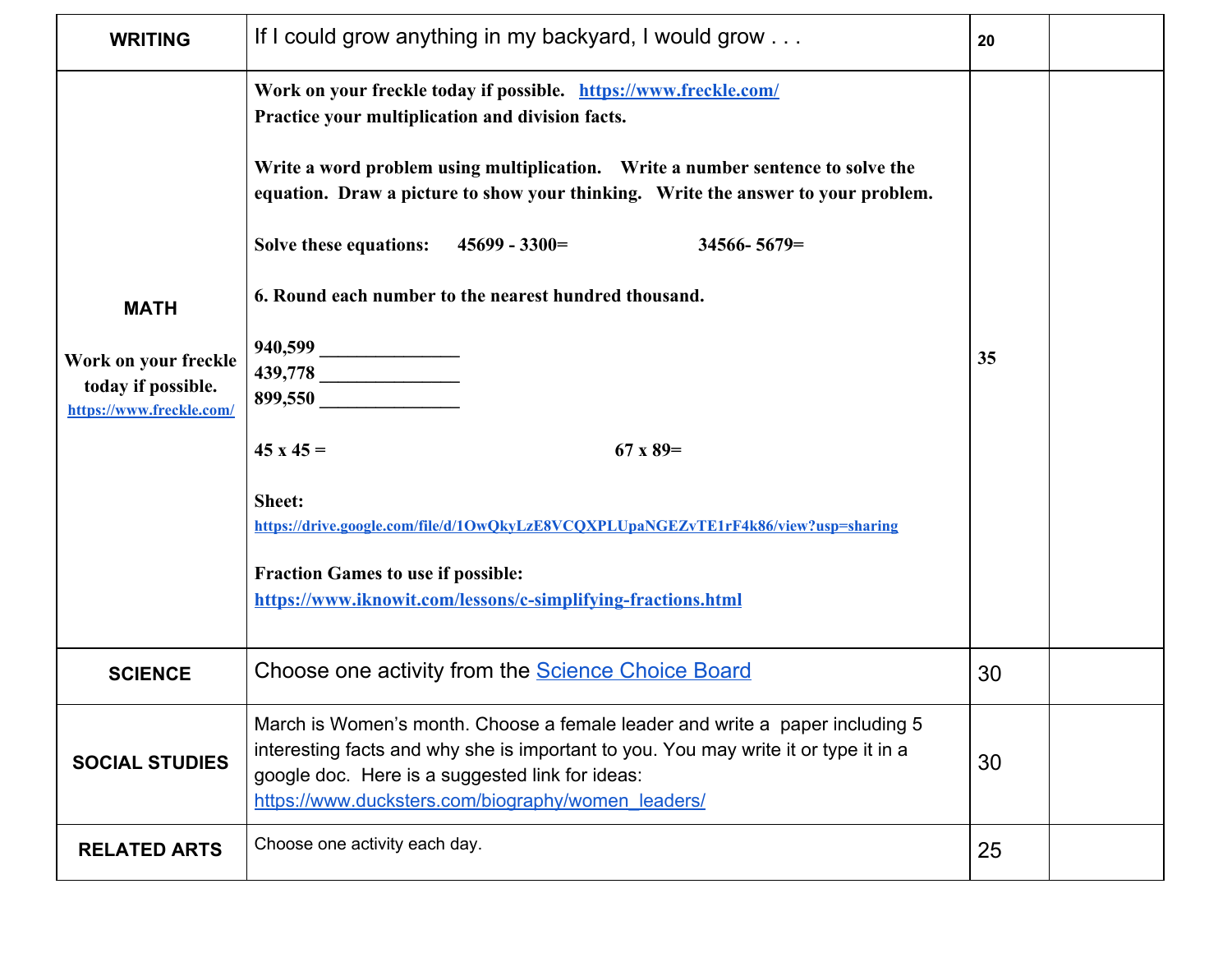|                     | https://drive.google.com/file/d/1wUAuTHKxy0mlHy75_5g3kwkJTrtWlFuk/view?usp=sh<br>aring                                                                                                                                                                                                                                                                                                                                                                                      |                              |                                                          |
|---------------------|-----------------------------------------------------------------------------------------------------------------------------------------------------------------------------------------------------------------------------------------------------------------------------------------------------------------------------------------------------------------------------------------------------------------------------------------------------------------------------|------------------------------|----------------------------------------------------------|
|                     | DAY <sub>3</sub>                                                                                                                                                                                                                                                                                                                                                                                                                                                            |                              |                                                          |
| <b>CONTENT AREA</b> | <b>ACTIVITY</b>                                                                                                                                                                                                                                                                                                                                                                                                                                                             | <b>APPROX</b><br><b>TIME</b> | <b>PARENT</b><br><b>INITIAL WHEN</b><br><b>COMPLETED</b> |
| <b>READING</b>      | Read 20 minutes - read in a comfy spot<br>OPTIONAL RESPONSES: (Choose one activity from the PDF attached below.)<br>Pick one option each day and complete it either in a Google Doc or in your<br>written journal.<br>https://drive.google.com/file/d/1tTwlxXNfWw7grBCcUQh0kmB8RBiHynTo/view<br>?usp=sharing<br>Reading comprehension(read and answer the questions):<br>https://drive.google.com/file/d/12Y193b77smpROeSpGuWsIG9w9kdunYA6/view<br>?usp=sharing             | 60                           |                                                          |
| <b>WRITING</b>      | It's the first day of spring! Write about everything that comes to mind<br>when you think about spring.                                                                                                                                                                                                                                                                                                                                                                     | 20                           |                                                          |
| <b>MATH</b>         | Practice your multiplication and division facts<br>Work on your freckle today if possible. https://www.freckle.com/<br>Write a word problem using division. Write a number sentence to solve the equation.<br>Draw a picture to show your thinking. Write the answer to your problem.<br>Solve these equations:<br>$45 \times 89 = 12 \times 34 = 89 \times 99 = 78 \times 89 =$<br>$56 \times 88 =$<br>Look around your house and find and draw examples of the following: | 35                           |                                                          |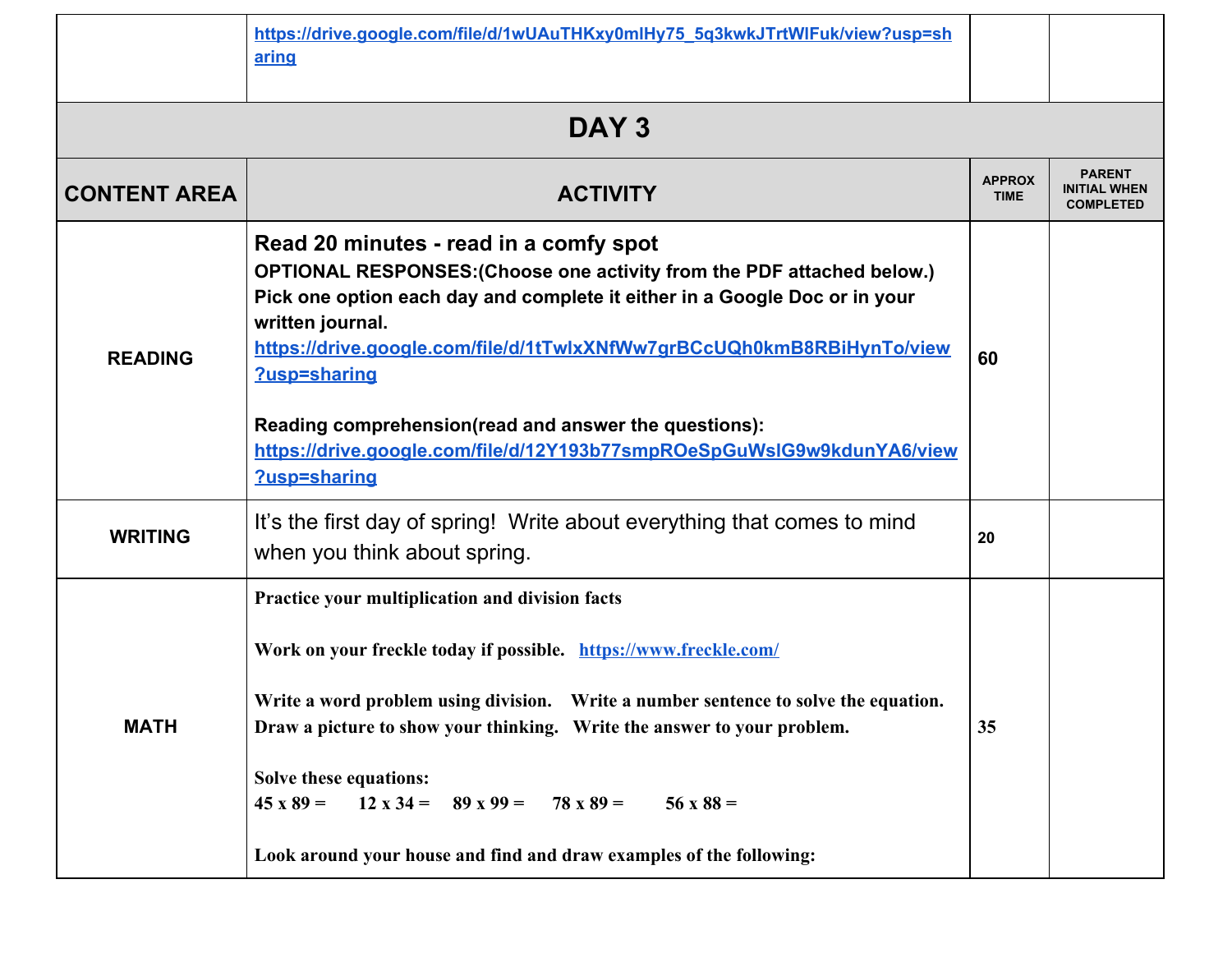|                       | Parallel lines; Square; Rectangle; Intersecting lines; Triangle                                                                                                                                                                                                                                                                                                                                                                             |                              |                                                          |
|-----------------------|---------------------------------------------------------------------------------------------------------------------------------------------------------------------------------------------------------------------------------------------------------------------------------------------------------------------------------------------------------------------------------------------------------------------------------------------|------------------------------|----------------------------------------------------------|
|                       | Game to print if you wish:<br>https://drive.google.com/file/d/1jljvnqy-pHS93I6QhjEzQcTcFIRYaebA/view?usp=sharing                                                                                                                                                                                                                                                                                                                            |                              |                                                          |
|                       | <b>Fraction Games to play if you wish:</b><br>https://www.iknowit.com/lessons/c-simplifying-fractions.html                                                                                                                                                                                                                                                                                                                                  |                              |                                                          |
| <b>SCIENCE</b>        | Choose one activity from the <b>Science Choice Board</b>                                                                                                                                                                                                                                                                                                                                                                                    | 30                           |                                                          |
| <b>SOCIAL STUDIES</b> | March is Women's month. Choose a female leader and write a paper including 5<br>interesting facts and why she is important to you. You may write it or type in a google<br>doc. Here is a suggested link for ideas:<br>https://www.ducksters.com/biography/women_leaders/                                                                                                                                                                   | 30                           |                                                          |
| <b>RELATED ARTS</b>   | Choose one activity each day.<br>https://drive.google.com/file/d/1wUAuTHKxy0mlHy75_5q3kwkJTrtWlFuk/view?usp=sh<br>aring                                                                                                                                                                                                                                                                                                                     | 25                           |                                                          |
|                       | DAY <sub>4</sub>                                                                                                                                                                                                                                                                                                                                                                                                                            |                              |                                                          |
| <b>CONTENT AREA</b>   | <b>ACTIVITY</b>                                                                                                                                                                                                                                                                                                                                                                                                                             | <b>APPROX</b><br><b>TIME</b> | <b>PARENT</b><br><b>INITIAL WHEN</b><br><b>COMPLETED</b> |
| <b>READING</b>        | Read 20 minutes - read in a comfy spot<br>OPTIONAL RESPONSES: (Choose one activity from the PDF attached below.)<br>Pick one option each day and complete it either in a Google Doc or in your<br>written journal.<br>https://drive.google.com/file/d/1tTwlxXNfWw7grBCcUQh0kmB8RBiHynTo/view<br>?usp=sharing<br>Reading comprehension(read and answer the questions):<br>https://drive.google.com/open?id=12gnrEt_WRjGE0UTIjIBVZfF1ajuP0fXB | 60                           |                                                          |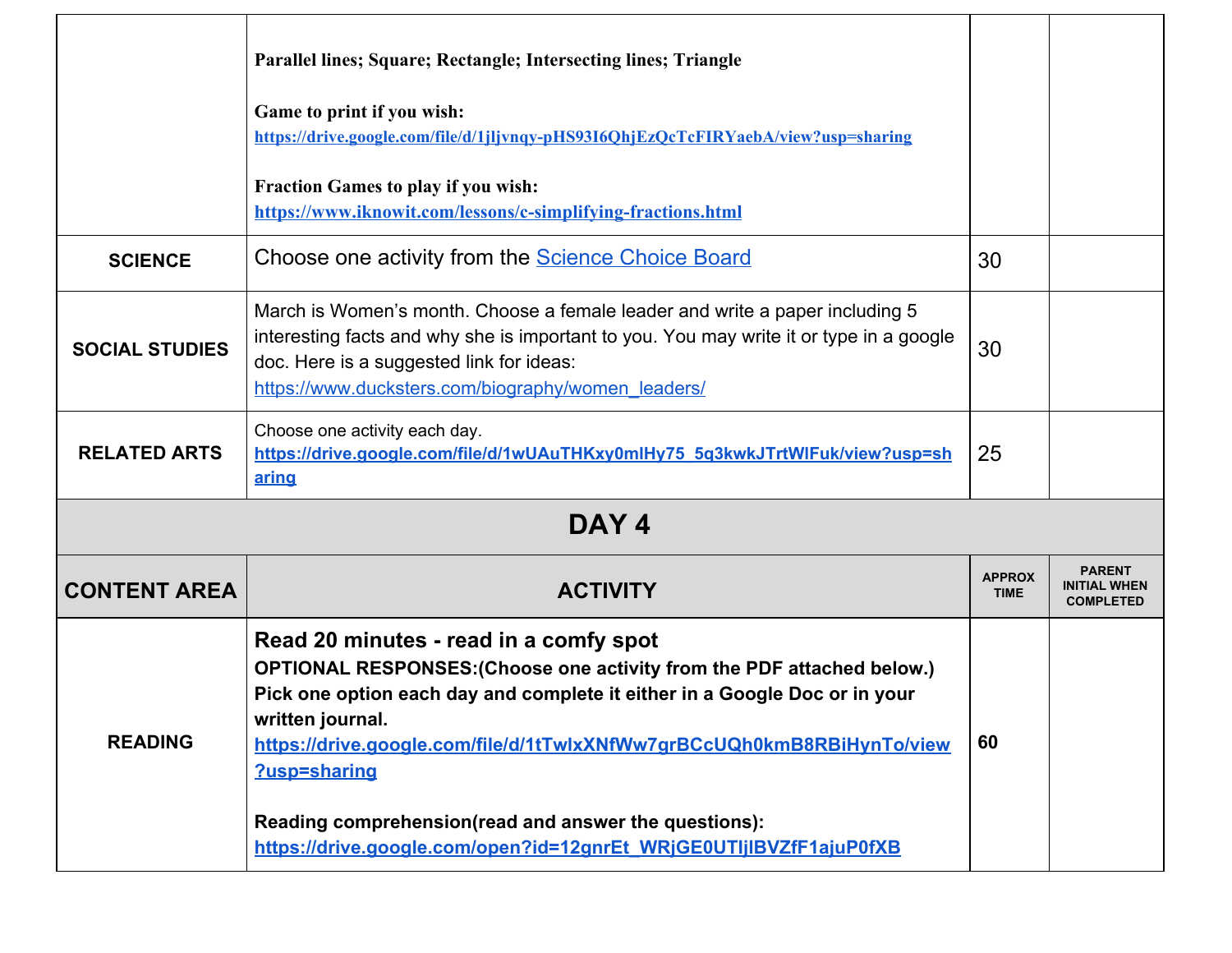| <b>WRITING</b> | As I opened the ancient treasure chest, I was shocked to discover                                                                                                                                                                                                                                                                                                                                                                                                                                                                                                                                                                                                                                                                                                                                                                                                                                                                                                                   | 20 |  |
|----------------|-------------------------------------------------------------------------------------------------------------------------------------------------------------------------------------------------------------------------------------------------------------------------------------------------------------------------------------------------------------------------------------------------------------------------------------------------------------------------------------------------------------------------------------------------------------------------------------------------------------------------------------------------------------------------------------------------------------------------------------------------------------------------------------------------------------------------------------------------------------------------------------------------------------------------------------------------------------------------------------|----|--|
| <b>MATH</b>    | Practice your multiplication and division facts<br>Work on your freckle today. https://www.freckle.com/<br>Write a word problem using addition. Write a number sentence to solve the equation.<br>Draw a picture to show your thinking. Write the answer to your problem.<br>Solve these equations: Reduce these fractions:<br>$12/16 =$<br>$8/10=$<br>$88/11=$<br>$4/6 =$<br>Remember to use division to help you<br>$\bullet$<br>Start at 142. Create a pattern that subtracts 15 and adds 3 to the number to create the<br>next number. Stop when you have 5 numbers.<br>Round each number to the nearest ten thousand.<br>238,003<br>Melissa gets \$6.50 a week for an allowance. If she saves her money for 6 weeks, how<br>much money will she have saved?<br><b>Sheet for practice:</b><br>https://drive.google.com/file/d/1OOd7BrT192q00z70Ee8qwrjBjuhtMUY8/view?usp=sha<br>ring<br>Game: (use if possible)<br>https://www.iknowit.com/lessons/c-simplifying-fractions.html | 35 |  |
|                |                                                                                                                                                                                                                                                                                                                                                                                                                                                                                                                                                                                                                                                                                                                                                                                                                                                                                                                                                                                     |    |  |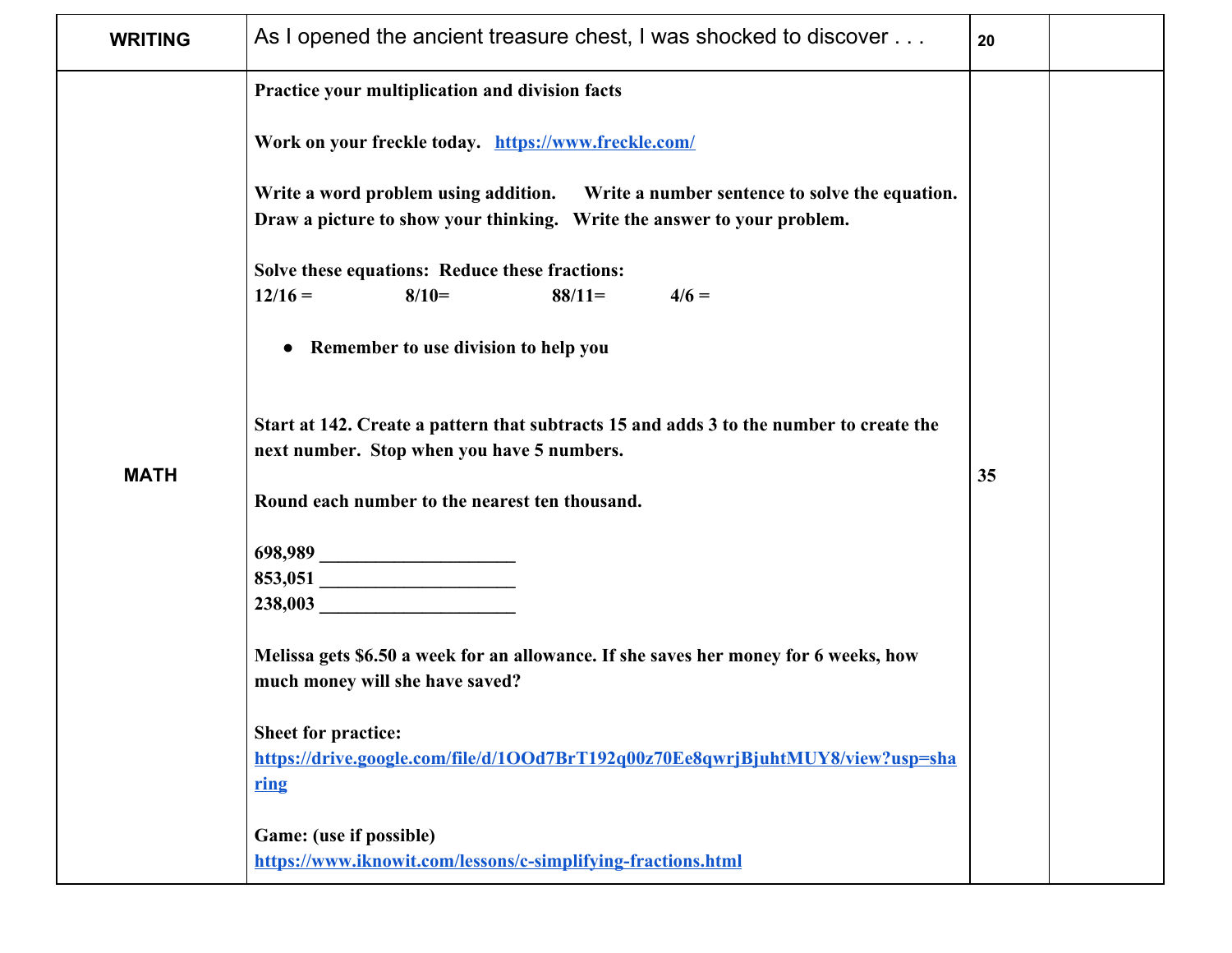| <b>SCIENCE</b>        | Choose one activity from the <b>Science Choice Board</b>                                                                                                                                                                                                                                                                                                                                                                                    | 30                           |                                                          |
|-----------------------|---------------------------------------------------------------------------------------------------------------------------------------------------------------------------------------------------------------------------------------------------------------------------------------------------------------------------------------------------------------------------------------------------------------------------------------------|------------------------------|----------------------------------------------------------|
| <b>SOCIAL STUDIES</b> | March is Women's month. Choose a female leader and write a paper including 5<br>interesting facts and why she is important to you. You may write it in your notebook or<br>on a google doc. Here is a suggested link for ideas:<br>https://www.ducksters.com/biography/women_leaders/                                                                                                                                                       | 30                           |                                                          |
| <b>RELATED ARTS</b>   | Choose one activity each day.<br>https://drive.google.com/file/d/1wUAuTHKxy0mlHy75_5q3kwkJTrtWlFuk/view?usp=sh<br>aring                                                                                                                                                                                                                                                                                                                     | 25                           |                                                          |
|                       | DAY <sub>5</sub>                                                                                                                                                                                                                                                                                                                                                                                                                            |                              |                                                          |
| <b>CONTENT AREA</b>   | <b>ACTIVITY</b>                                                                                                                                                                                                                                                                                                                                                                                                                             | <b>APPROX</b><br><b>TIME</b> | <b>PARENT</b><br><b>INITIAL WHEN</b><br><b>COMPLETED</b> |
| <b>READING</b>        | Read 20 minutes - read in a comfy spot<br>OPTIONAL RESPONSES: (Choose one activity from the PDF attached below.)<br>Pick one option each day and complete it either in a Google Doc or in your<br>written journal.<br>https://drive.google.com/file/d/1tTwlxXNfWw7grBCcUQh0kmB8RBiHynTo/view<br>?usp=sharing<br>Reading comprehension(read and answer the questions):<br>https://drive.google.com/open?id=12ctc530YXvxi7E0e8X8noDmzLqQ4YdvV | 60                           |                                                          |
| <b>WRITING</b>        | Write about a bird that grows up in a cage. One day her owners set her<br>free and                                                                                                                                                                                                                                                                                                                                                          | 20                           |                                                          |
| <b>MATH</b>           | Practice your multiplication and division facts.<br>Work on your freckle today. https://www.freckle.com/                                                                                                                                                                                                                                                                                                                                    | 35                           |                                                          |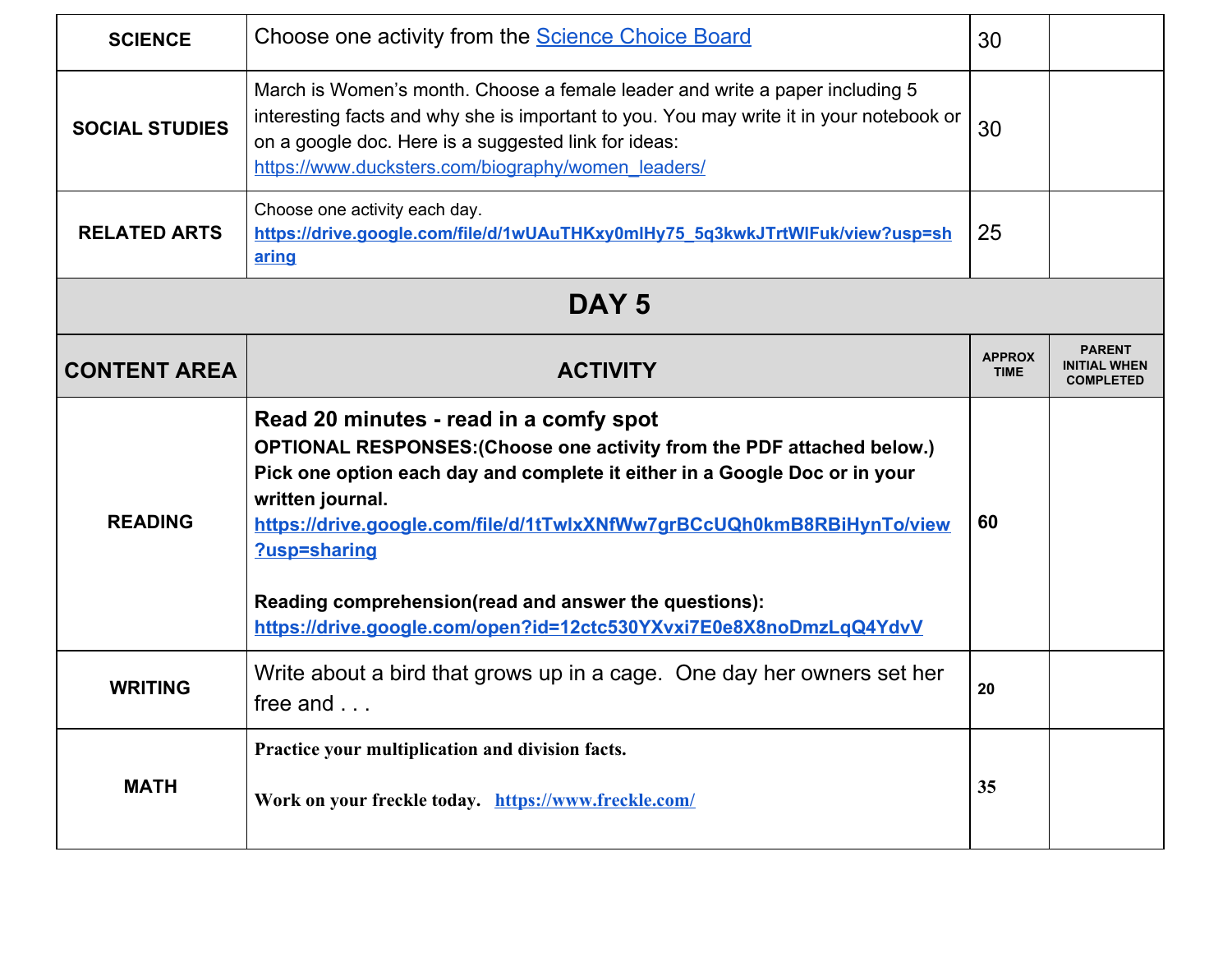|                       | Start at 123. Create a pattern that subtracts 12 and adds 5 to the number to create the<br>next number. Stop when you have 5 numbers.                                                  |    |  |
|-----------------------|----------------------------------------------------------------------------------------------------------------------------------------------------------------------------------------|----|--|
|                       | Solve:                                                                                                                                                                                 |    |  |
|                       | $45678 + 5678 =$<br>$56789 + 6788 =$ 45 x 67 =<br>$654/4=$                                                                                                                             |    |  |
|                       |                                                                                                                                                                                        |    |  |
|                       | $400,000 \div 4,000 =$<br>$500,000 \div 50,000 =$                                                                                                                                      |    |  |
|                       |                                                                                                                                                                                        |    |  |
|                       | $600,000 \div 600 =$<br>$90,000 \div 9,000 =$                                                                                                                                          |    |  |
|                       | Draw a rectangle in your notebook. It should have a length of 5 cm and a width of 13<br>cm. Find the perimeter and the area of this figure.                                            |    |  |
|                       | Start at 50. Create a pattern that subtracts 10 and adds 5. Stop when you have 5<br>numbers.                                                                                           |    |  |
|                       | Game: (use if possible)<br>https://mrnussbaum.com/tony-fraction-s-pizza-shop-online-game                                                                                               |    |  |
| <b>SCIENCE</b>        | Choose one activity from the <b>Science Choice Board</b>                                                                                                                               | 30 |  |
| <b>SOCIAL STUDIES</b> | Create a timeline of your life including birthdate and one important event each year.<br>https://drive.google.com/file/d/19Bc-xVAO43Ah18naNp_RDGZpteMC1AoS/view?usp<br><b>=sharing</b> | 30 |  |
| <b>RELATED ARTS</b>   | https://drive.google.com/file/d/1wUAuTHKxy0mlHy75_5g3kwkJTrtWlFuk/view?usp=sh<br>aring                                                                                                 | 25 |  |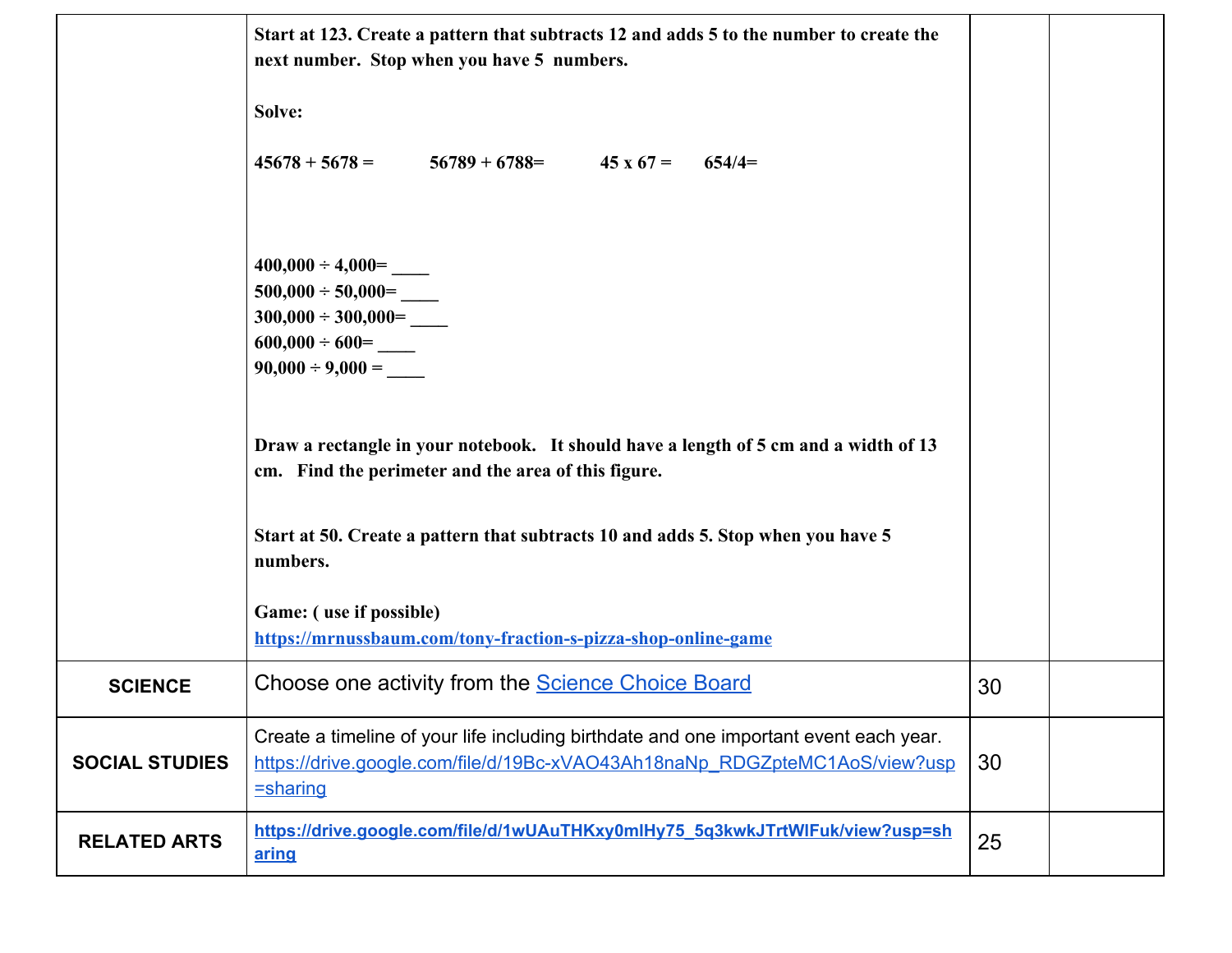| DAY <sub>6</sub>    |                                                                                                                                                                                                                                                                                                                                                                                                                                                                                                                                                                                                          |                              |                                                          |  |
|---------------------|----------------------------------------------------------------------------------------------------------------------------------------------------------------------------------------------------------------------------------------------------------------------------------------------------------------------------------------------------------------------------------------------------------------------------------------------------------------------------------------------------------------------------------------------------------------------------------------------------------|------------------------------|----------------------------------------------------------|--|
| <b>CONTENT AREA</b> | <b>ACTIVITY</b>                                                                                                                                                                                                                                                                                                                                                                                                                                                                                                                                                                                          | <b>APPROX</b><br><b>TIME</b> | <b>PARENT</b><br><b>INITIAL WHEN</b><br><b>COMPLETED</b> |  |
| <b>READING</b>      | Read 20 minutes - read in a comfy spot<br>OPTIONAL RESPONSES: (Choose one activity from the PDF attached below.)<br>Pick one option each day and complete it either in a Google Doc or in your<br>written journal.<br>https://drive.google.com/file/d/1tTwlxXNfWw7grBCcUQh0kmB8RBiHynTo/view<br>?usp=sharing<br>Nonfiction Reading comprehension(read and answer the questions):<br>https://docs.google.com/presentation/d/184V928t7FX-FFdSC5W9pGugTm2Nj8Y<br>fd1uYUOZbWtr4/edit?usp=sharing                                                                                                             | 60                           |                                                          |  |
| <b>WRITING</b>      | Write a poem about anything that interests you. Use a rhyme scheme or<br>free verse.                                                                                                                                                                                                                                                                                                                                                                                                                                                                                                                     | 20                           |                                                          |  |
| <b>MATH</b>         | Practice your multiplication and division facts<br>Work on your freckle today. https://www.freckle.com/<br>Write a word problem using fractions. Write a number sentence to solve the equation.<br>Draw a picture to show your thinking. Write the answer to your problem.<br>Solve these equations:<br>65 x 88=<br>$88/3=$<br>$545/5 =$<br>$45 \times 66 =$<br>Draw a rectangle in your notebook. It should have a length of 14 cm and a width of 12<br>cm. Find the perimeter and the area of this figure.<br>Each day, Ashton takes care of her cat for 20 minutes. She washes dishes for 35 minutes, | 20                           |                                                          |  |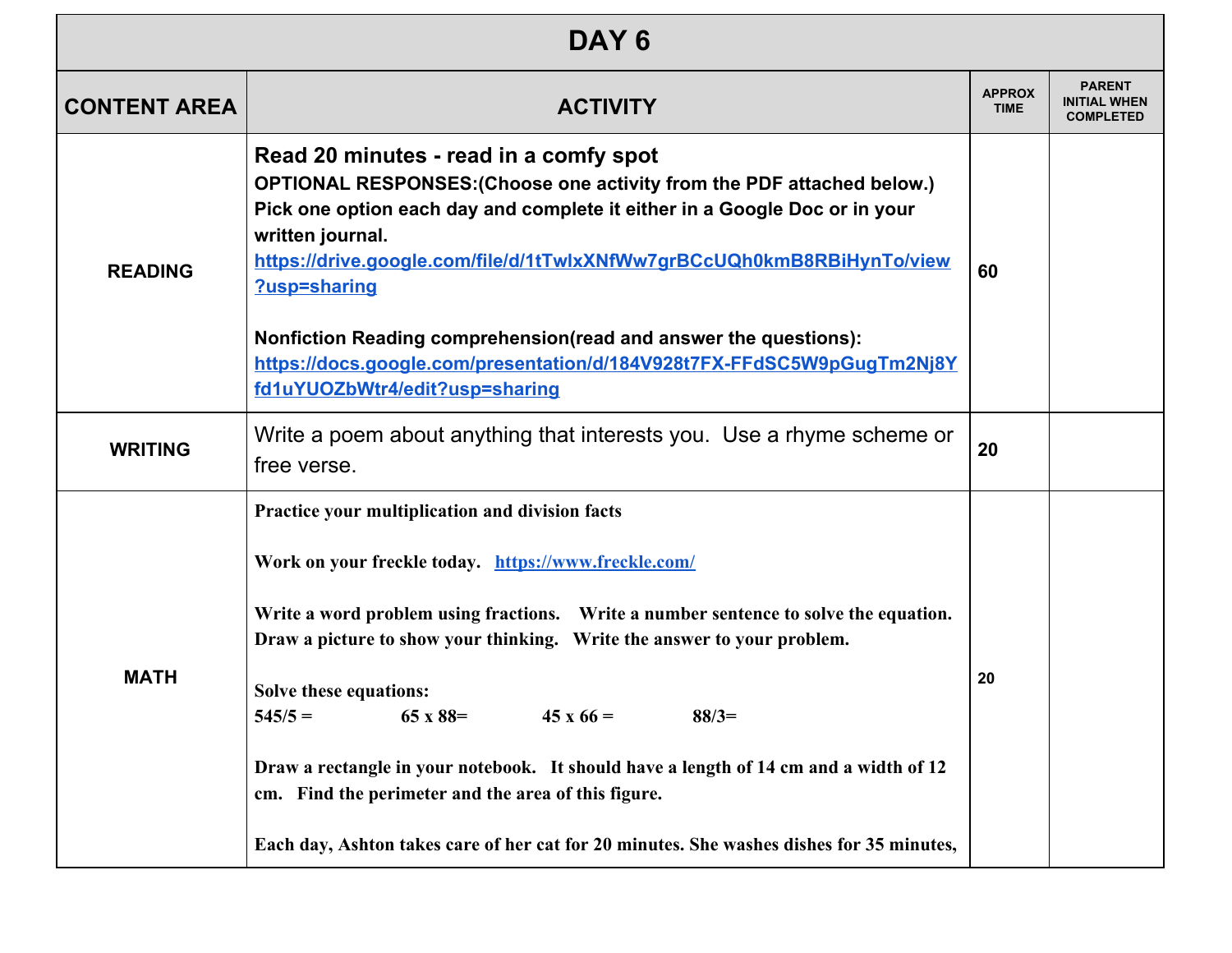|                       | cleans her room for 20 minutes, and folds laundry for 20 minutes. How much time does<br>Ashton spend on all of her chores each day? Show your answer in hours and minutes.<br>List the factors of 50:                                                                      |                              |                                                          |
|-----------------------|----------------------------------------------------------------------------------------------------------------------------------------------------------------------------------------------------------------------------------------------------------------------------|------------------------------|----------------------------------------------------------|
|                       | List the factors of 18:<br>Each summer, Joshua mows the neighbor's lawn and earns \$20 each week. After 7<br>weeks, how much money does Joshua earn?<br>https://www.education.com/game/jungle-fractions-like-denominators/<br>Game:                                        |                              |                                                          |
| <b>SCIENCE</b>        | Choose one activity from the <b>Science Choice Board</b>                                                                                                                                                                                                                   | 35                           |                                                          |
| <b>SOCIAL STUDIES</b> | Choose one person we have studied about and make a comic strip. Include his/her<br>accomplishments. Some suggestions:<br>Christopher Columbus, Pocahontas, George Washington, John Adams, Ferdinand<br>Magellan, Leif Erikson, Molly Pitcher, Abigail Adams, Rober LaSalle | 30                           |                                                          |
| <b>RELATED ARTS</b>   | Choose one activity each day.<br>https://drive.google.com/file/d/1wUAuTHKxy0mlHy75_5g3kwkJTrtWlFuk/view?usp=sh<br>aring                                                                                                                                                    | 30                           |                                                          |
|                       | DAY <sub>7</sub>                                                                                                                                                                                                                                                           |                              |                                                          |
| <b>CONTENT AREA</b>   | <b>ACTIVITY</b>                                                                                                                                                                                                                                                            | <b>APPROX</b><br><b>TIME</b> | <b>PARENT</b><br><b>INITIAL WHEN</b><br><b>COMPLETED</b> |
| <b>READING</b>        | Read 20 minutes - read in a comfy spot<br>OPTIONAL RESPONSES: (Choose one activity from the PDF attached below.)<br>Pick one option each day and complete it either in a Google Doc or in your<br>written journal.                                                         | 60                           |                                                          |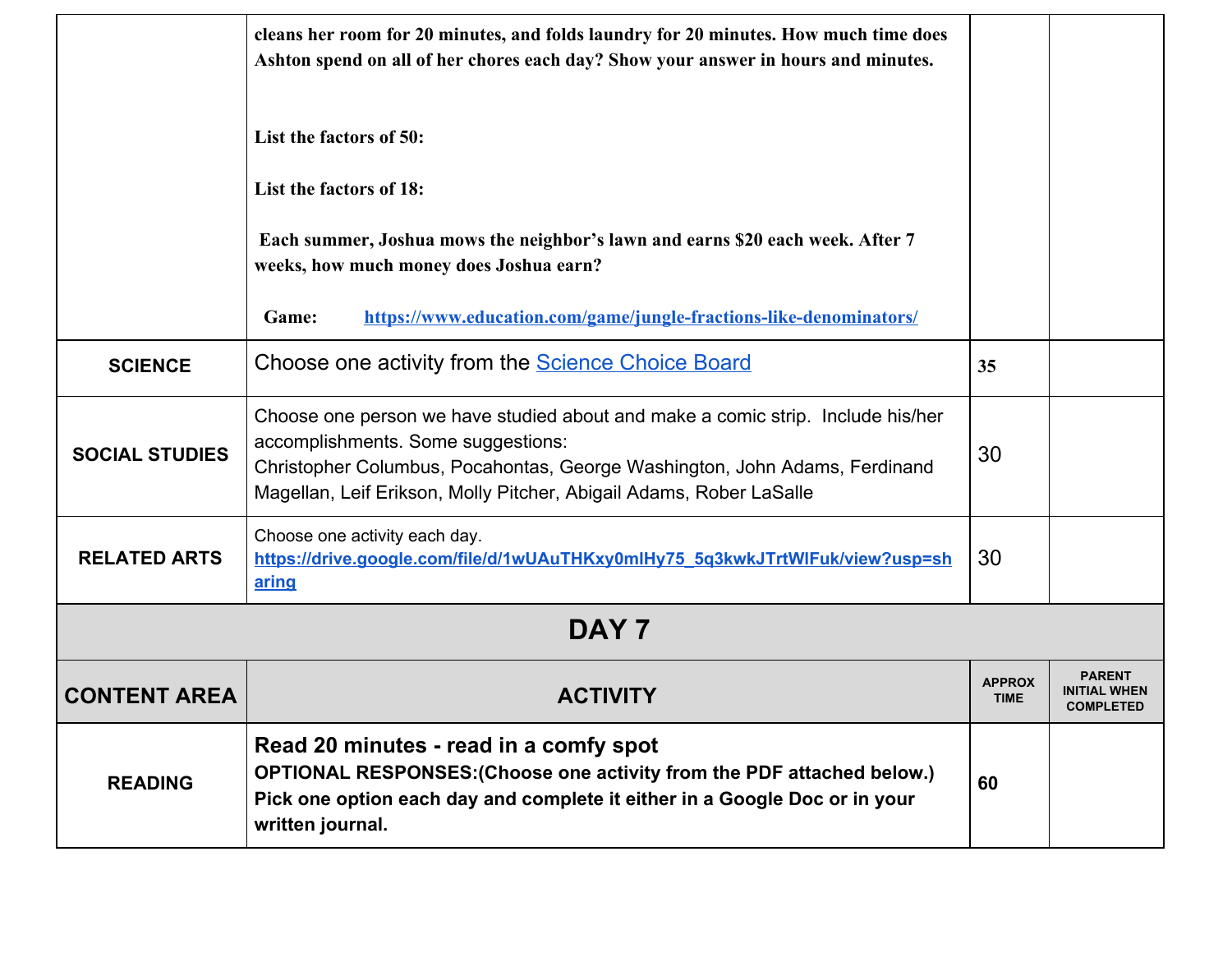|                | https://drive.google.com/file/d/1tTwlxXNfWw7grBCcUQh0kmB8RBiHynTo/view<br>?usp=sharing                                                                                                                                  |    |  |
|----------------|-------------------------------------------------------------------------------------------------------------------------------------------------------------------------------------------------------------------------|----|--|
|                | Nonfiction Reading comprehension(read and answer the questions):<br>https://docs.google.com/presentation/d/1u0QEP1NoKNrl0jRZA7OjiJV9j-M1LICq<br>x6ngp4MwsAQ/edit?usp=sharing                                            |    |  |
| <b>WRITING</b> | Write out your favorite jokes. Make up a few of your own.                                                                                                                                                               | 20 |  |
|                | Practice your multiplication and division facts                                                                                                                                                                         |    |  |
|                | Work on your freckle today. https://www.freckle.com/                                                                                                                                                                    |    |  |
|                | Write a word problem using subtraction. Write a number sentence to solve the<br>equation. Draw a picture to show your thinking. Write the answer to your problem.                                                       |    |  |
|                | List all the factors of 24:                                                                                                                                                                                             |    |  |
|                | List all the factors of 48:                                                                                                                                                                                             |    |  |
| <b>MATH</b>    | Charlene saw 5 times as many bottles of fingernail polish as bottles of fingernail polish<br>remover. Charlene saw 145 bottles of fingernail polish. How many bottles of fingernail<br>polish remover did Charlene see? | 35 |  |
|                | Round each number to the nearest hundred.                                                                                                                                                                               |    |  |
|                | 899,999                                                                                                                                                                                                                 |    |  |
|                | 238,789<br>$65,040$ $\_$                                                                                                                                                                                                |    |  |
|                | $5,000 \div 5,000 =$                                                                                                                                                                                                    |    |  |
|                | $40,000 \div 40 =$<br>$20,000 \div 2,000 =$                                                                                                                                                                             |    |  |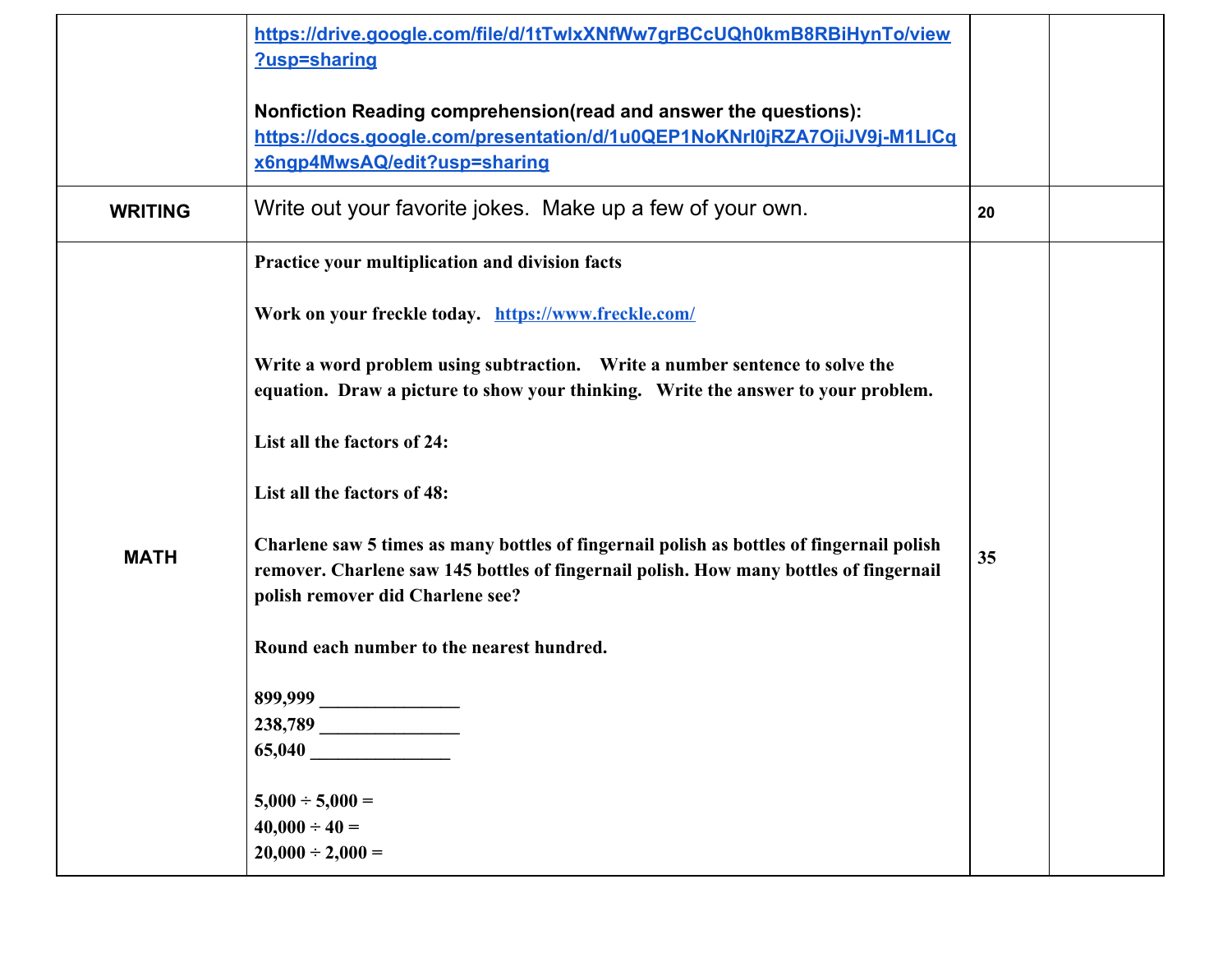|                       | $7,000 \div 700 =$<br>Caroline has 150 CDs. She wants to store an equal number of CDs in 3 containers. How<br>many CDs should Caroline put in each container?<br>Elijah orders 595 candy bars. They come in 7 boxes. How many candy bars are in each<br>box? How many candy bars will he have left if he gives 4 boxes to his friends? |                              |                                                          |
|-----------------------|----------------------------------------------------------------------------------------------------------------------------------------------------------------------------------------------------------------------------------------------------------------------------------------------------------------------------------------|------------------------------|----------------------------------------------------------|
|                       | $34 \times 55 =$<br>$12 \times 66 = 99 \times 88 =$<br>$567/4 =$<br>$999/3=$<br>$897/2=$<br>Game: (use if possible)<br>https://www.education.com/game/jungle-fractions-like-denominators/                                                                                                                                              |                              |                                                          |
| <b>SCIENCE</b>        | Choose one activity from the <b>Science Choice Board</b>                                                                                                                                                                                                                                                                               | 30                           |                                                          |
| <b>SOCIAL STUDIES</b> | Choose one person we have studied about and make a comic strip. Include his/her<br>accomplishments. Some suggestions:<br>Christopher Columbus, Pocahontas, George Washington, John Adams, Ferdinand<br>Magellan, Leif Erikson, Molly Pitcher, Abigail Adams, Rober LaSalle                                                             | 30                           |                                                          |
| <b>RELATED ARTS</b>   | Choose one activity each day.<br>https://drive.google.com/file/d/1wUAuTHKxy0mlHy75_5g3kwkJTrtWlFuk/view?usp=sharing                                                                                                                                                                                                                    | 25                           |                                                          |
| DAY <sub>8</sub>      |                                                                                                                                                                                                                                                                                                                                        |                              |                                                          |
| <b>CONTENT AREA</b>   | <b>ACTIVITY</b>                                                                                                                                                                                                                                                                                                                        | <b>APPROX</b><br><b>TIME</b> | <b>PARENT</b><br><b>INITIAL WHEN</b><br><b>COMPLETED</b> |
| <b>READING</b>        | Read 20 minutes - read in a comfy spot<br>OPTIONAL RESPONSES: (Choose one activity from the PDF attached below.)<br>Pick one option each day and complete it either in a Google Doc or in your<br>written journal.                                                                                                                     | 60                           |                                                          |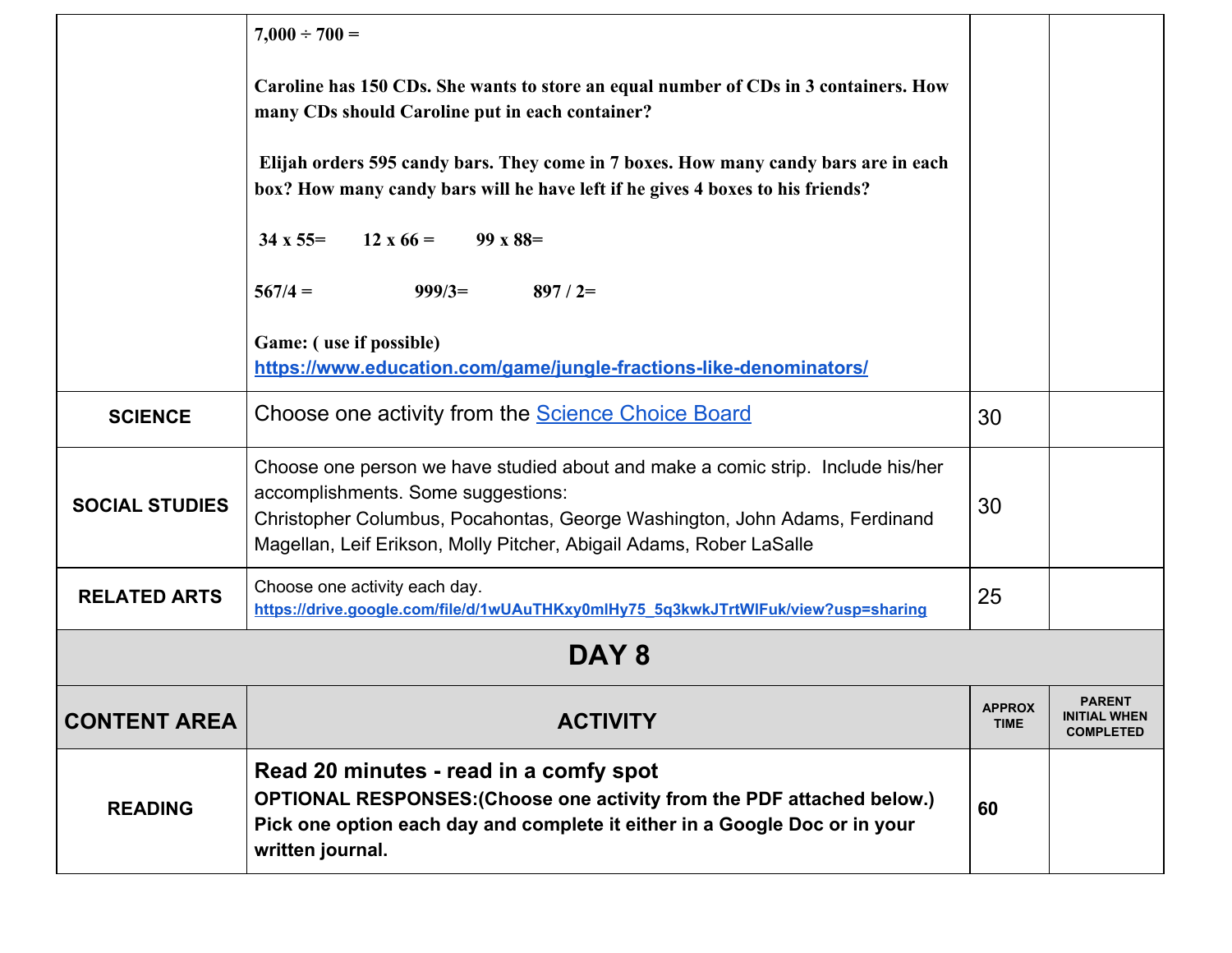|                | https://drive.google.com/file/d/1tTwlxXNfWw7grBCcUQh0kmB8RBiHynTo/view<br>?usp=sharing                                                                                       |    |  |
|----------------|------------------------------------------------------------------------------------------------------------------------------------------------------------------------------|----|--|
|                | Nonfiction Reading comprehension(read and answer the questions):<br>https://docs.google.com/presentation/d/1kKgu9aL1R2Ynz-v67yuoyUHMT7Cc-L<br>zQ7oB_0E4El0o/edit?usp=sharing |    |  |
| <b>WRITING</b> | Imagine you are an ant. How do you see the world?                                                                                                                            | 20 |  |
|                | Practice your multiplication and division facts                                                                                                                              |    |  |
|                | Work on your freckle today. https://www.freckle.com/                                                                                                                         |    |  |
|                | Write a word problem using subtraction. Write a number sentence to solve the<br>equation. Draw a picture to show your thinking. Write the answer to your problem.            |    |  |
|                | Solve these equations: Start at 910. Create a pattern that adds 30 to each number. Stop<br>when you have 5 numbers.                                                          |    |  |
| <b>MATH</b>    | Start at 807. Create a pattern that subtracts 115                                                                                                                            | 35 |  |
|                | from each number. Stop when you have 5 numbers.                                                                                                                              |    |  |
|                | Etty wakes up at 6:15. It takes her 35 minutes to have breakfast,                                                                                                            |    |  |
|                | 35 minutes to get dressed, 25 minutes to clean her room and 25 minutes to                                                                                                    |    |  |
|                | get packed for school. What time is Etty ready to leave for school?                                                                                                          |    |  |
|                | Draw a rectangle in your notebook. It should have a length of 9 cm and a width of 2 cm.                                                                                      |    |  |
|                | Find the perimeter and the area of this figure.                                                                                                                              |    |  |
|                | Game:https://www.iknowit.com/lessons/d-adding-subtracting-fractions-like-denominators.html                                                                                   |    |  |
| <b>SCIENCE</b> | Choose one activity from the <b>Science Choice Board</b>                                                                                                                     | 30 |  |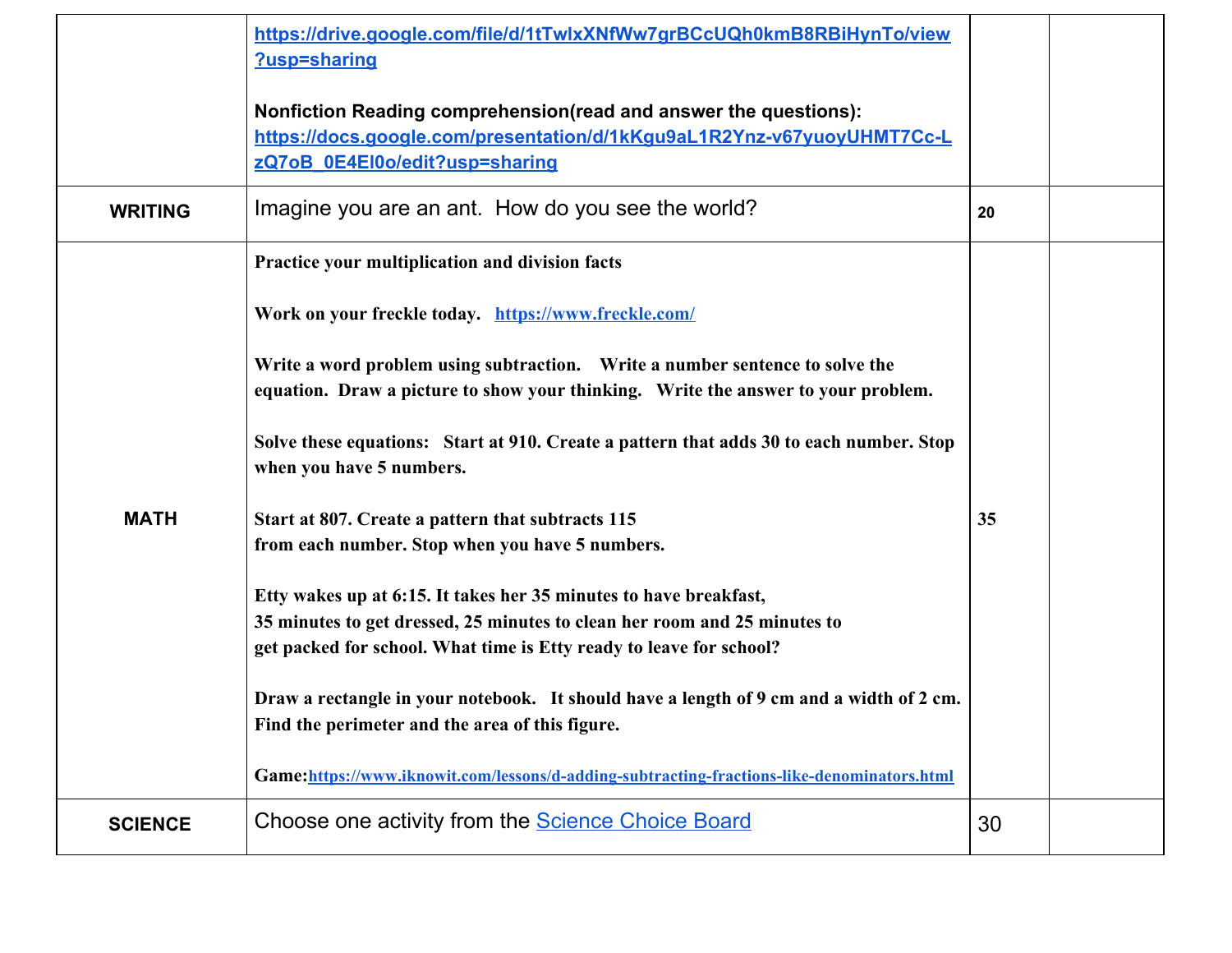| <b>SOCIAL STUDIES</b> | Choose one person we have studied about and make a comic strip. Include his/her<br>accomplishments. Some suggestions:<br>Christopher Columbus, Pocahontas, George Washington, John Adams, Ferdinand<br>Magellan, Leif Erikson, Molly Pitcher, Abigail Adams, Rober LaSalle                                                                                                                                                                                                                   | 30                           |                                                          |
|-----------------------|----------------------------------------------------------------------------------------------------------------------------------------------------------------------------------------------------------------------------------------------------------------------------------------------------------------------------------------------------------------------------------------------------------------------------------------------------------------------------------------------|------------------------------|----------------------------------------------------------|
| <b>RELATED ARTS</b>   | Choose one activity each day.<br>https://drive.google.com/file/d/1wUAuTHKxy0mlHy75_5q3kwkJTrtWlFuk/view?usp=sharing                                                                                                                                                                                                                                                                                                                                                                          | 25                           |                                                          |
|                       | DAY <sub>9</sub>                                                                                                                                                                                                                                                                                                                                                                                                                                                                             |                              |                                                          |
| <b>CONTENT AREA</b>   | <b>ACTIVITY</b>                                                                                                                                                                                                                                                                                                                                                                                                                                                                              | <b>APPROX</b><br><b>TIME</b> | <b>PARENT</b><br><b>INITIAL WHEN</b><br><b>COMPLETED</b> |
| <b>READING</b>        | Read 20 minutes - read in a comfy spot<br>OPTIONAL RESPONSES: (Choose one activity from the PDF attached below.)<br>Pick one option each day and complete it either in a Google Doc or in your<br>written journal.<br>https://drive.google.com/file/d/1tTwlxXNfWw7grBCcUQh0kmB8RBiHynTo/view<br>?usp=sharing<br>Nonfiction Reading comprehension(read and answer the questions):<br>https://docs.google.com/presentation/d/18kSwGMOmFtZgjK_iFPhjili6AE91olou<br>6LcPnGVvE-I/edit?usp=sharing | 60                           |                                                          |
| <b>WRITING</b>        | Think of someone you look up to. What do you admire about that person<br>and why?                                                                                                                                                                                                                                                                                                                                                                                                            | 20                           |                                                          |
| <b>MATH</b>           | Practice your multiplication and division facts<br>Work on your freckle today. https://www.freckle.com/<br>Write a word problem using multiplication. Write a number sentence to solve the<br>equation. Draw a picture to show your thinking. Write the answer to your problem.<br>Kelsey's smoothie recipe calls for of a cup of yogurt.                                                                                                                                                    | 35                           |                                                          |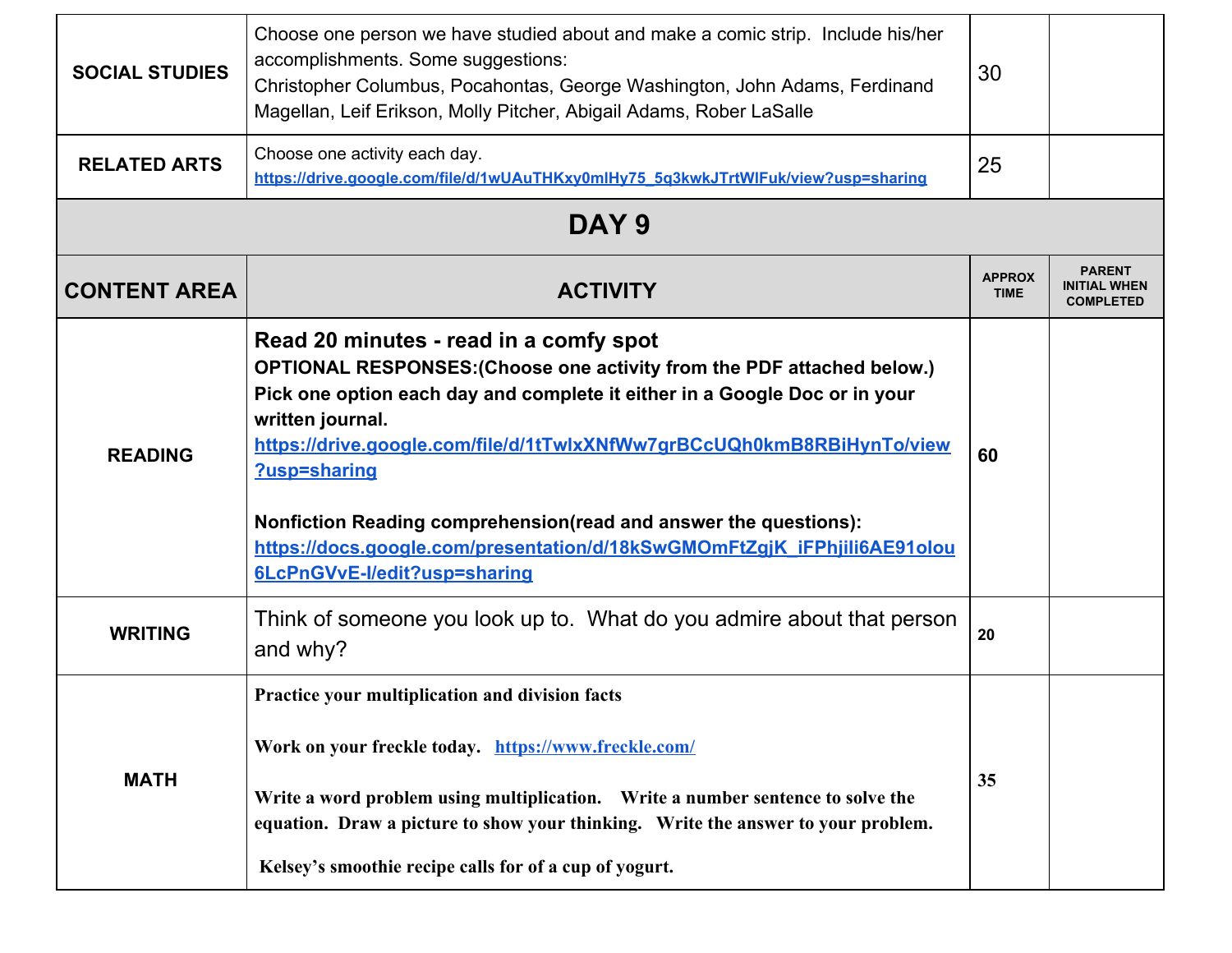|                       | Kendall's recipe calls for of a cup of yogurt. How much more yogurt does Kelsey's<br>smoothie call for than Kendall's?*Bonus: Reduce the fraction.                                                                                                                                                                                                                                                                                                                                                                                                                                    |                              |                                                          |
|-----------------------|---------------------------------------------------------------------------------------------------------------------------------------------------------------------------------------------------------------------------------------------------------------------------------------------------------------------------------------------------------------------------------------------------------------------------------------------------------------------------------------------------------------------------------------------------------------------------------------|------------------------------|----------------------------------------------------------|
|                       | Solve:<br>$300,000 \div 3,000 =$<br>$400,000 \div 40,000 =$<br>$200,000 \div 20,000 =$<br>$100,000 \div 100,000 =$<br>Mackenzie wakes up at 7:15. It takes her 25 minutes to have breakfast, 45 minutes to<br>fold laundry, 25 minutes to clean her room and 25 minutes to take care of her dog. After<br>she eats and completes all of her chores, she is ready to go outside and play. What time<br>can Mackenzie go outside to play?<br>Draw a rectangle in your notebook. It should have a length of 9 cm and a width of 4 cm.<br>Find the perimeter and the area of this figure. |                              |                                                          |
| <b>SCIENCE</b>        | Choose one activity from the <b>Science Choice Board</b>                                                                                                                                                                                                                                                                                                                                                                                                                                                                                                                              | 30                           |                                                          |
| <b>SOCIAL STUDIES</b> | Complete the sorting activity on the branches of government.<br>https://drive.google.com/open?id=1WQy13it2PZVJIbeZcKO0IHEM-8EMfJY                                                                                                                                                                                                                                                                                                                                                                                                                                                     | 30                           |                                                          |
| <b>RELATED ARTS</b>   | Choose one activity each day.<br>https://drive.google.com/file/d/1wUAuTHKxy0mlHy75_5q3kwkJTrtWlFuk/view?usp=sh<br>aring                                                                                                                                                                                                                                                                                                                                                                                                                                                               | 25                           |                                                          |
| <b>DAY 10</b>         |                                                                                                                                                                                                                                                                                                                                                                                                                                                                                                                                                                                       |                              |                                                          |
| <b>CONTENT AREA</b>   | <b>ACTIVITY</b>                                                                                                                                                                                                                                                                                                                                                                                                                                                                                                                                                                       | <b>APPROX</b><br><b>TIME</b> | <b>PARENT</b><br><b>INITIAL WHEN</b><br><b>COMPLETED</b> |
| <b>READING</b>        | Read 20 minutes - read in a comfy spot<br>OPTIONAL RESPONSES: (Choose one activity from the PDF attached below.)                                                                                                                                                                                                                                                                                                                                                                                                                                                                      | 60                           |                                                          |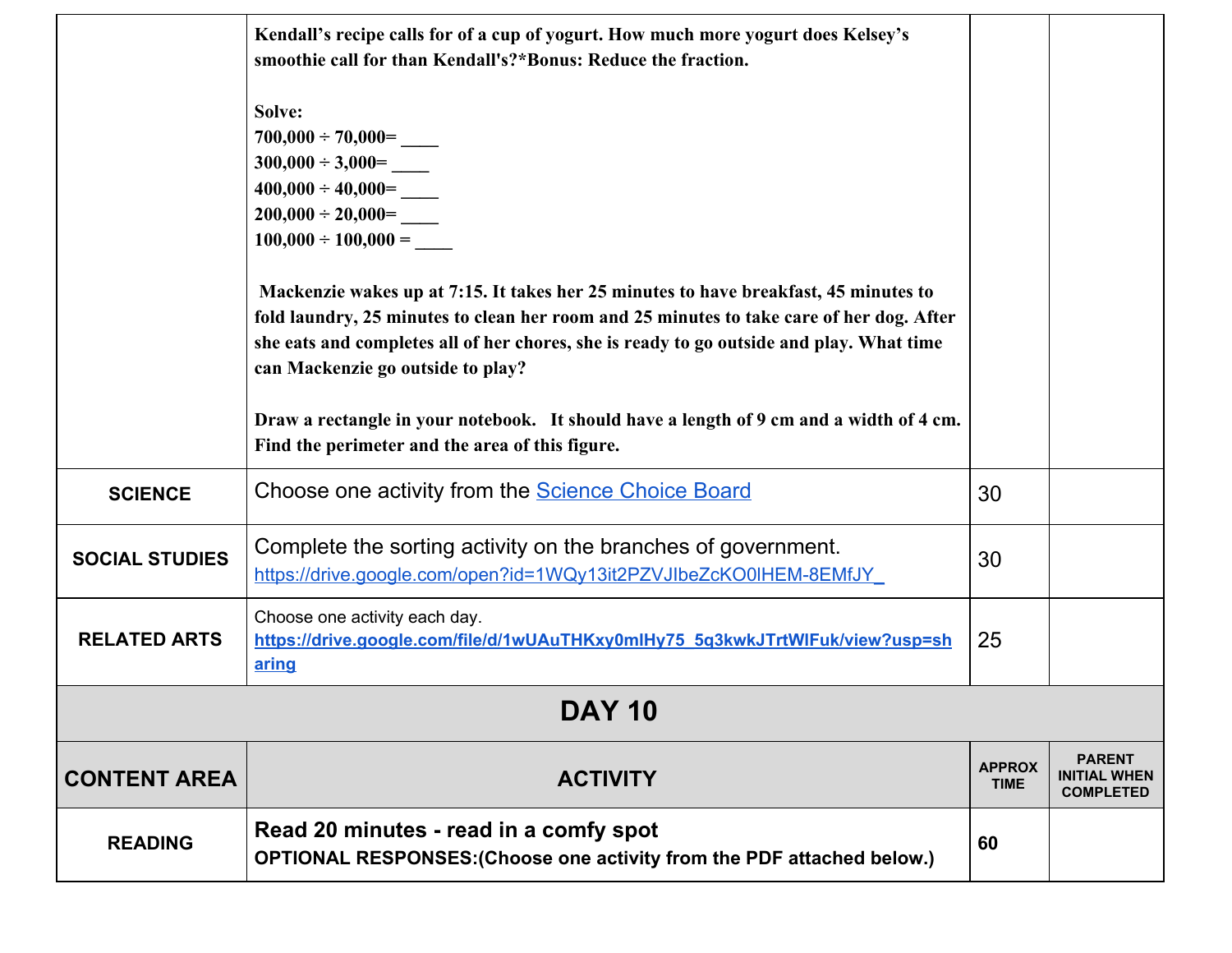|                | Pick one option each day and complete it either in a Google Doc or in your<br>written journal.<br>https://drive.google.com/file/d/1tTwlxXNfWw7grBCcUQh0kmB8RBiHynTo/view<br>?usp=sharing                                                                                                                                                                                                                                                                                                                                                                                                                                                                                                                                                                                                                                       |    |  |
|----------------|--------------------------------------------------------------------------------------------------------------------------------------------------------------------------------------------------------------------------------------------------------------------------------------------------------------------------------------------------------------------------------------------------------------------------------------------------------------------------------------------------------------------------------------------------------------------------------------------------------------------------------------------------------------------------------------------------------------------------------------------------------------------------------------------------------------------------------|----|--|
|                | Nonfiction Reading comprehension(read and answer the questions):<br>https://docs.google.com/presentation/d/1l9vWIKeYZJ9zFPDM5Y0H2_iW3QXO0<br>gkPA3SpNj4Oil8/edit?usp=sharing                                                                                                                                                                                                                                                                                                                                                                                                                                                                                                                                                                                                                                                   |    |  |
| <b>WRITING</b> | Write a story about a house you thought was empty--but it actually<br>wasn't!                                                                                                                                                                                                                                                                                                                                                                                                                                                                                                                                                                                                                                                                                                                                                  | 20 |  |
| <b>MATH</b>    | Practice your multiplication and division facts<br>Work on your freckle today. https://www.freckle.com/<br>Write a word problem using multiplication.  Write a number sentence to solve the<br>equation. Draw a picture to show your thinking. Write the answer to your problem.<br>Round each number to the nearest ten.<br><b>393,333</b><br>Trisha was collecting beads. She got 15 beads from the store and 6 from her mom.<br>Trisha's teacher gave her 17 beads. Trisha gave 14<br>beads to her friend Misty. How many beads does<br>Trisha have left?<br>Game: (use if possible)<br>https://www.iknowit.com/lessons/d-adding-subtracting-fractions-like-denominators.html<br>Draw a rectangle in your notebook. It should have a length of 8 cm and a width of 4 cm.<br>Find the perimeter and the area of this figure. | 35 |  |